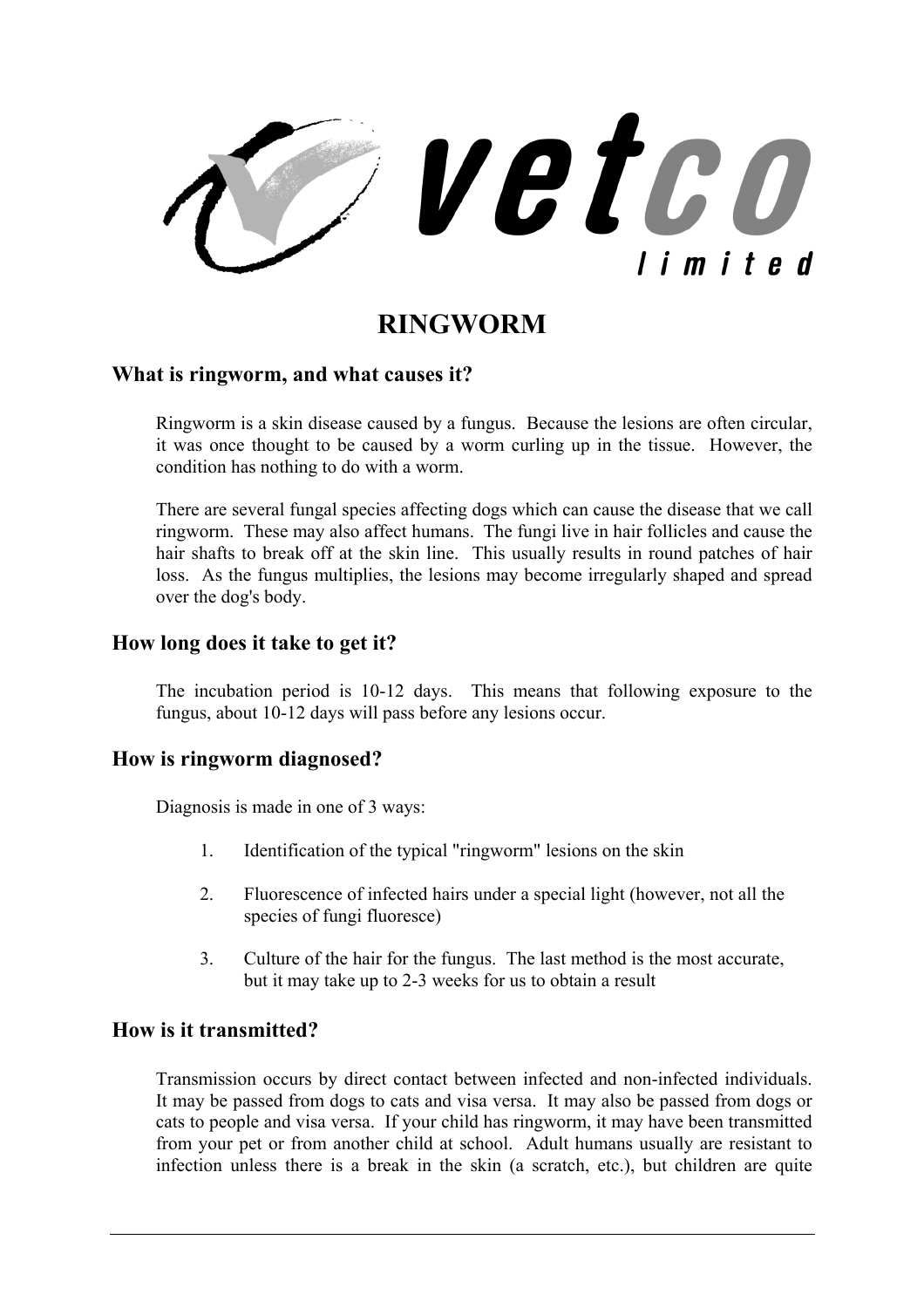susceptible. If you or your family members have suspicious skin lesions, check with your family doctor.

Transmission may also occur from the infected environment, so-called fomite transmission. This is often the method of transmission between animals in a household when the same brushes and combs are used. The fungal spores may be killed using a dilution of chlorine bleach and water.

## **How is it treated?**

There are several means of treatment. The specific method(s) chosen for your dog will depend on the severity of the infection, how many pets are involved, if there are children in the household, and how difficult it will be to disinfect your pets' environment. We have indicated the measures most likely to be effective in this particular case.

¾ **Griseofulvin (Griseovet)**. This is a drug that is concentrated deep in the hair follicles where it can reach the site of active fungal growth. Griseofulvin should be given daily. Dogs with active lesions should receive the tablets for a minimum of 30 days but we will have to check the dog to ensure that the appropriate progress is being maintained. At that time, your dog should be rechecked to be sure the infection is adequately treated.

These tablets are not absorbed from the stomach unless there is fat in the stomach at the time they are given. This can be accomplished by feeding a high fat diet, such as a rich canned dog food or a small amount of fat trimmings from meats or by mixing corn oil or other cooking oil in with a small meal or by allowing the dog to drink some rich cream. This is the most important part of the treatment. If you are not successful in giving the tablets, please telephone. If you are aware of fat consumption having caused a problem for your dog in the past or if your dog has had an episode of pancreatitis, please let us know immediately.

- ¾ **Baths using an antifungal shampoo**. Baths are important in getting the spores off the hairs so they do not drop into the environment and result in re-exposure. A bath should be given 3 times on an every other day schedule. Bathe exposed but unaffected pets once. A lather should be formed and left on for 5 minutes before rinsing.
- ¾ **Shaving of the pet's hair around the affected areas**. This will remove the infected hair. This is invariably undertaken in full coated animals to accelerate the recovery period.
- ¾ **Topical antifungal medication**
- ¾ **Lime Sulphur Dip**